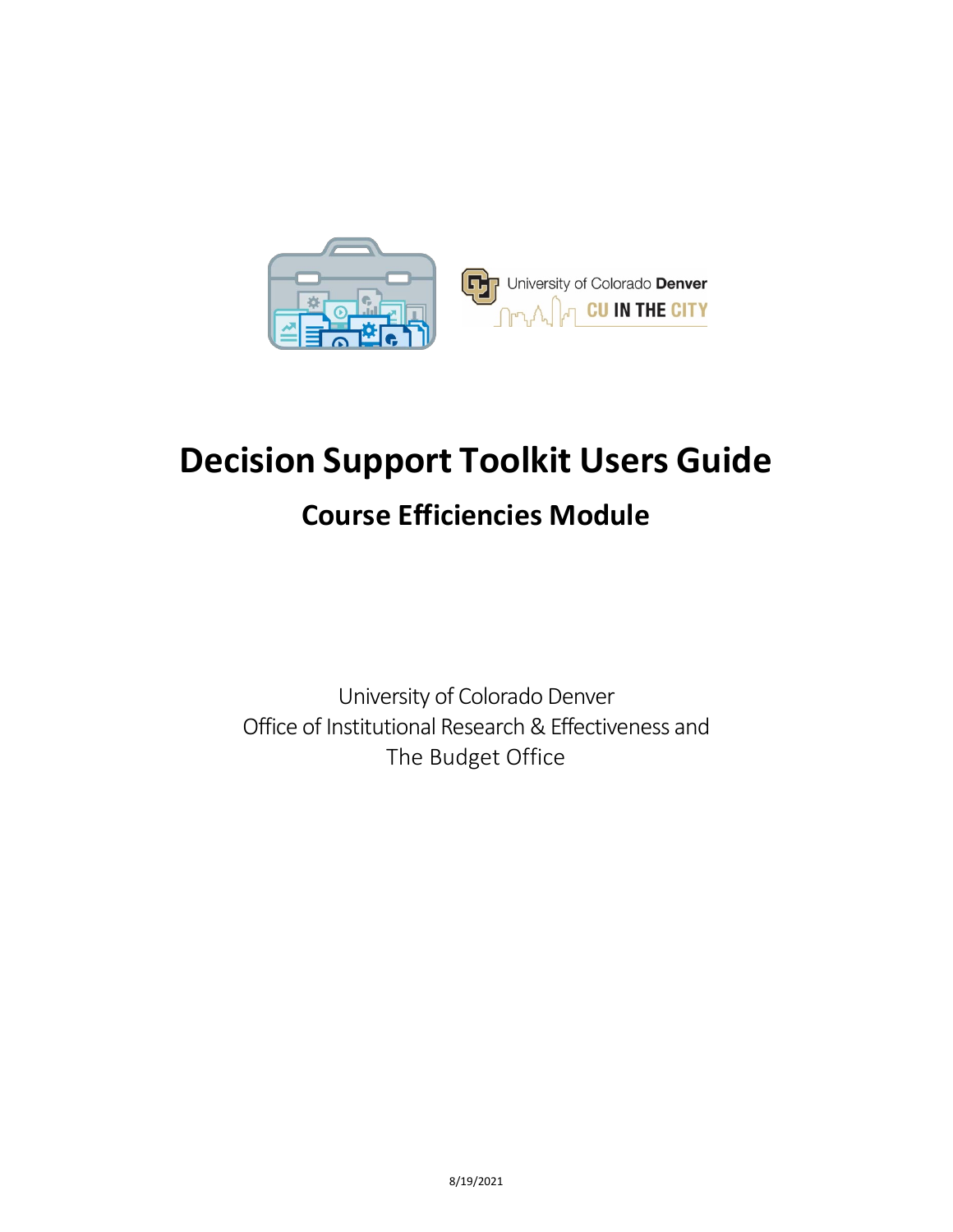## **About the Decision Support Toolkit**

The DSTk is a series of Tableau dashboards that bring together data visualizations that show important metrics and analysis to support academic and fiscal planning decision-making.

The Program Performance module provides comparisons and trends across your programs, with data on student headcount, student credit hours, demographics, and more. These metrics allow users to measure efforts and drive progress toward strategic priorities such as cost efficiency, student outcomes, equity and enrollment.

## **Connecting to Course Efficiencies**

Navigate to the **[DSTk](https://www1.ucdenver.edu/offices/institutional-research-and-effectiveness/decision-support-toolkit) Site to access any of the 4 modules that make up the Toolkit. You may also go directly** to th[e Course Efficiencies module](https://tableau.ucdenver.edu/#/site/University/views/DSTkCourseEfficiencies/CourseEfficiencies-Level-Set?:iid=2) in Tableau Server. Remember, you must be logged on to the campus network or VPN to access Tableau.

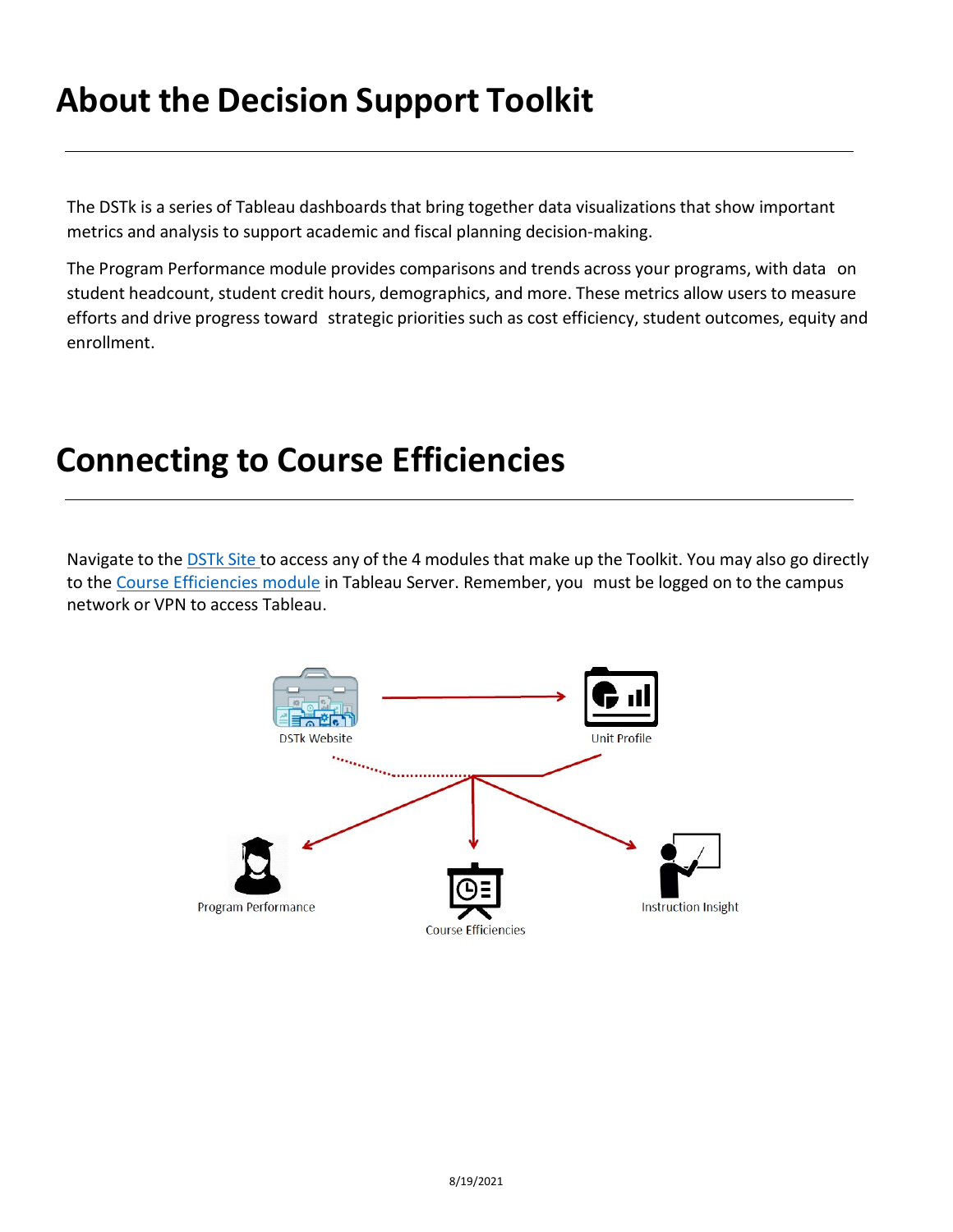## **Navigating the Course Efficiencies Module**

• Start with the Level-Set page to begin exploring school/college level data – set your filters and parameters, which will apply to every metric on this page.

The Course Efficiencies module is designed to help provide insight into your courses. Identify course areas that are thriving and others that may need some attention.

First, select your School or College: College of Liberal Arts and Sciences

| Select Term Year                                                           |
|----------------------------------------------------------------------------|
| 2020                                                                       |
| Select Term Season                                                         |
| Fall                                                                       |
| EOT Fall 2020 Snapshot                                                     |
| Course Type<br>Sub-grouping                                                |
| Main C<br>Main Cam ▼                                                       |
| Core Category<br>Course Level                                              |
| (AII)<br>AΙΙ                                                               |
| The criteria selected above will carry<br>through for the entire dashbaord |

### School/College Comparison

- Compare growth in student credit hours, sections offered and median class size across schools/colleges
- Note: All measures within this module are based on organized instruction only
- Remember to hover over graphs, reference lines, and information icons to see details

| Course Offerings<br>Main Campus, State Reportable (D1) course info with totals and 3 year % change. |                                     |       |                  |       |                   | Note: All measures (credit hours, section counts, fill rates, etc) within this module are<br>based off of organized instruction only - non-main lab sections, recitations and all<br>specialized instruction are not included in this module. |                                                   |
|-----------------------------------------------------------------------------------------------------|-------------------------------------|-------|------------------|-------|-------------------|-----------------------------------------------------------------------------------------------------------------------------------------------------------------------------------------------------------------------------------------------|---------------------------------------------------|
|                                                                                                     | Instruction Student<br>Credit Hours |       | Sections Offered |       | Median Class Size |                                                                                                                                                                                                                                               | Trends<br>Sections Offered   Student Credit Hours |
| <b>Business School</b>                                                                              | 22,694                              | 13%   | 198              | $-7%$ | 38                | 13%                                                                                                                                                                                                                                           |                                                   |
| College of Architecture and Planning                                                                | 8,280                               | 6%    | 96               | $-8%$ | 15.5              | 3%                                                                                                                                                                                                                                            |                                                   |
| College of Arts and Media                                                                           | 15,587                              | 7%    | 272              | 16%   | 17                | $-15%$                                                                                                                                                                                                                                        |                                                   |
| College of Engineering, Design and<br>Computing                                                     | 14,907.5                            | 12%   | 187              | 2%    | 27                | 17%                                                                                                                                                                                                                                           |                                                   |
| College of Liberal Arts and Sciences                                                                | 75,468                              | $-9%$ | 935              | $-2%$ | 22                | $-496$                                                                                                                                                                                                                                        |                                                   |
| <b>School of Education and Human</b><br>Development                                                 | 10,877                              | 9%    | 188              | 9%    | 19                | 6%                                                                                                                                                                                                                                            |                                                   |
| <b>School of Public Affairs</b>                                                                     | 4,890                               | 9%    | 70               | $-5%$ | 23                | 28%                                                                                                                                                                                                                                           |                                                   |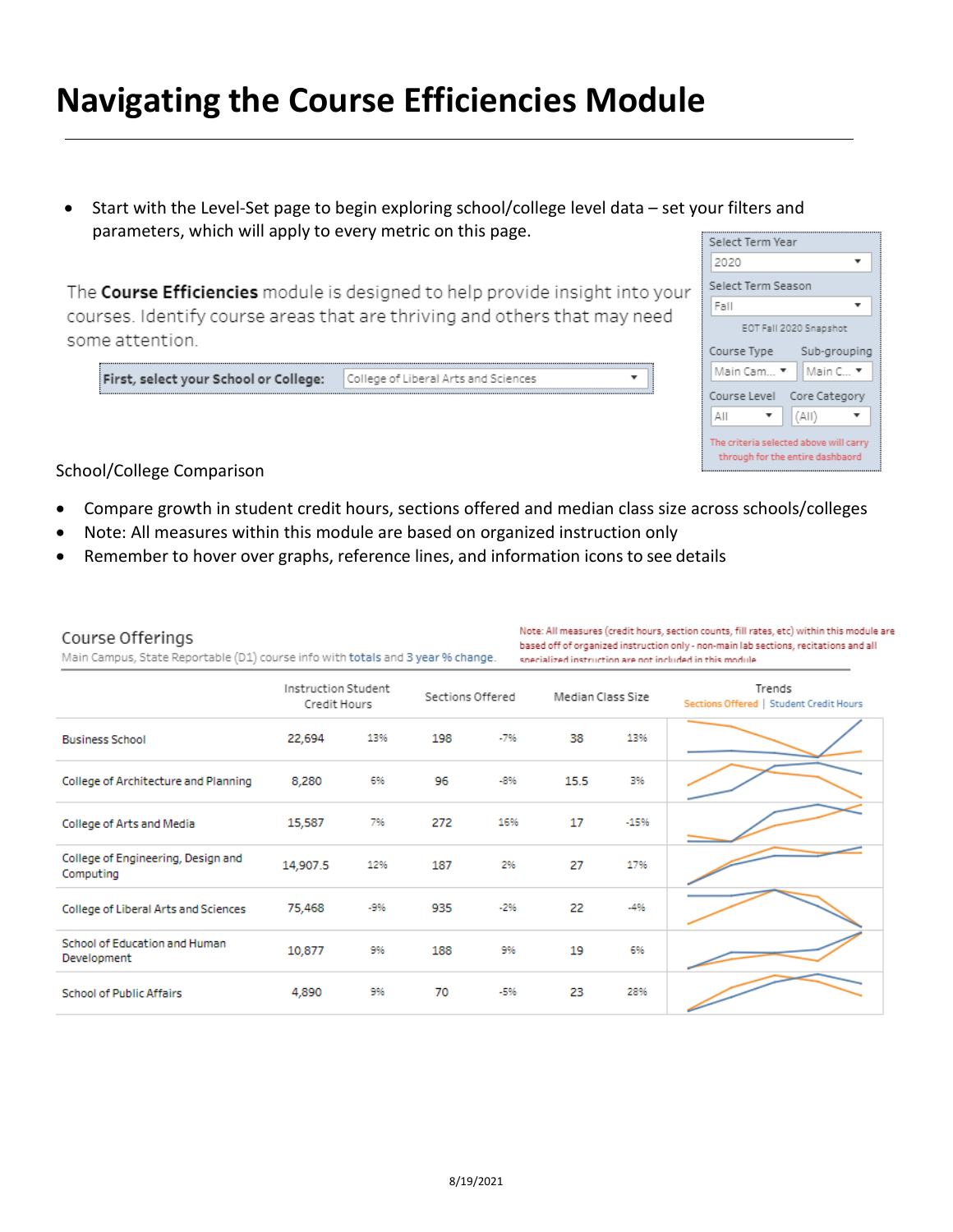## • Examine your course fill rates, how they compare to other CU Denver schools/college, and how these figures are trending

### Course Fill Rates

Fill rates for College of Liberal Arts and Sciences Main Campus, State Reportable (D1) courses as compared to all other schools/colleges.

The table below details sections that fall into higher (>90% full) and lower (<70% full) fill rate categories. Courses with low fill rates could potentially be collapsed into a similar section. More on Collapsable Courses on the Detail page.



Trends in Fall Main Campus, State Reportable (D1) Fill Rates College of Liberal Arts and Sciences | All Other Schools and Colleges



• The section below provides a snapshot and 5-year trend on the proportion of student enrollments by course modality (left) and the proportion of student credit hours taught to majors within and outside of your school/college (right).

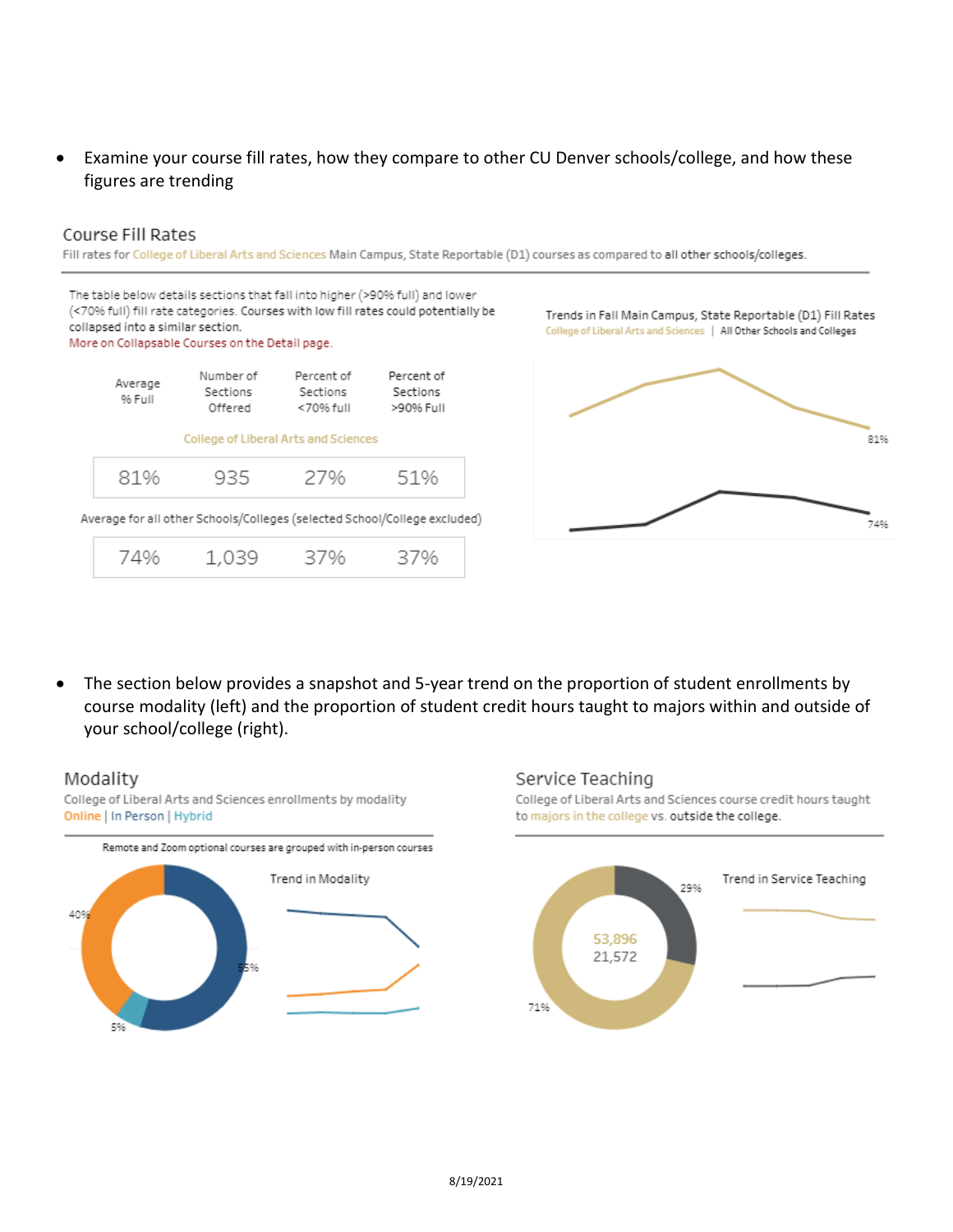### **The Breakdown** section allows users to compare program level data across their college

• The scatterplot below displays growth in SCH and sections offered, allowing users to identify outliers



• The table below allows users to dynamically sort by metric to compare programs and evaluate trends

| Department Detail<br>Take a look at the subjects offered during the Fall 2020 semester.<br>Use the sorting feature to identify thriving or struggling areas. |                                                            |        |                       |       |       | SCH total<br>$\overline{\phantom{a}}$<br>Sort Bv: |              |                 |                    |                    | Descendina                |                                                                   |
|--------------------------------------------------------------------------------------------------------------------------------------------------------------|------------------------------------------------------------|--------|-----------------------|-------|-------|---------------------------------------------------|--------------|-----------------|--------------------|--------------------|---------------------------|-------------------------------------------------------------------|
| Department                                                                                                                                                   | Instruction SCH 3yr Sections Sec. 3yr Enroll Course<br>SCH |        | Change Offered Change |       | Count | Cap                                               | Med.<br>Size | Class Fill Rate | <b>DFW</b><br>Rate | College<br>Service | Dept<br>Teaching Teaching | Trends<br>Service Student Credit Hours<br><b>Sections Offered</b> |
| Mathematics                                                                                                                                                  | 8,867                                                      | $-14%$ | 102                   | $-8%$ | 2.656 | 3,084                                             | 30           | 86%             | 23%                | 55%                | 10%                       |                                                                   |
| Biology                                                                                                                                                      | 8,727                                                      | $-8%$  | 79                    | $-1%$ | 3,022 | 3,597                                             | 23           | 84%             | 17%                | 85%                | 53%                       |                                                                   |
| Psychology                                                                                                                                                   | 8,681                                                      | 4%     | 77                    | 13%   | 2,849 | 3,099                                             | 32           | 92%             | 13%                | 85%                | 58%                       |                                                                   |
| English                                                                                                                                                      | 8,109                                                      | $-8%$  | 138                   | 1%    | 2,703 | 2,939                                             | 21           | 92%             | 18%                | 60%                | 19%                       |                                                                   |
| Chemistry                                                                                                                                                    | 6,213                                                      | $-12%$ | 79                    | $-1%$ | 2,430 | 3,221                                             | 22           | 75%             | 25%                | 87%                | 18%                       |                                                                   |
| Communication                                                                                                                                                | 4,863                                                      | $-2%$  | 66                    | 3%    | 1,621 | 1,921                                             | 25           | 84%             | 13%                | 71%                | 37%                       |                                                                   |

• Now, users can move on to the detail page, which contains similar metrics and analyses at a more granular level of detail.

-Now that you've gathered information, dig into details by visiting the Detail page

Jump to Detail Page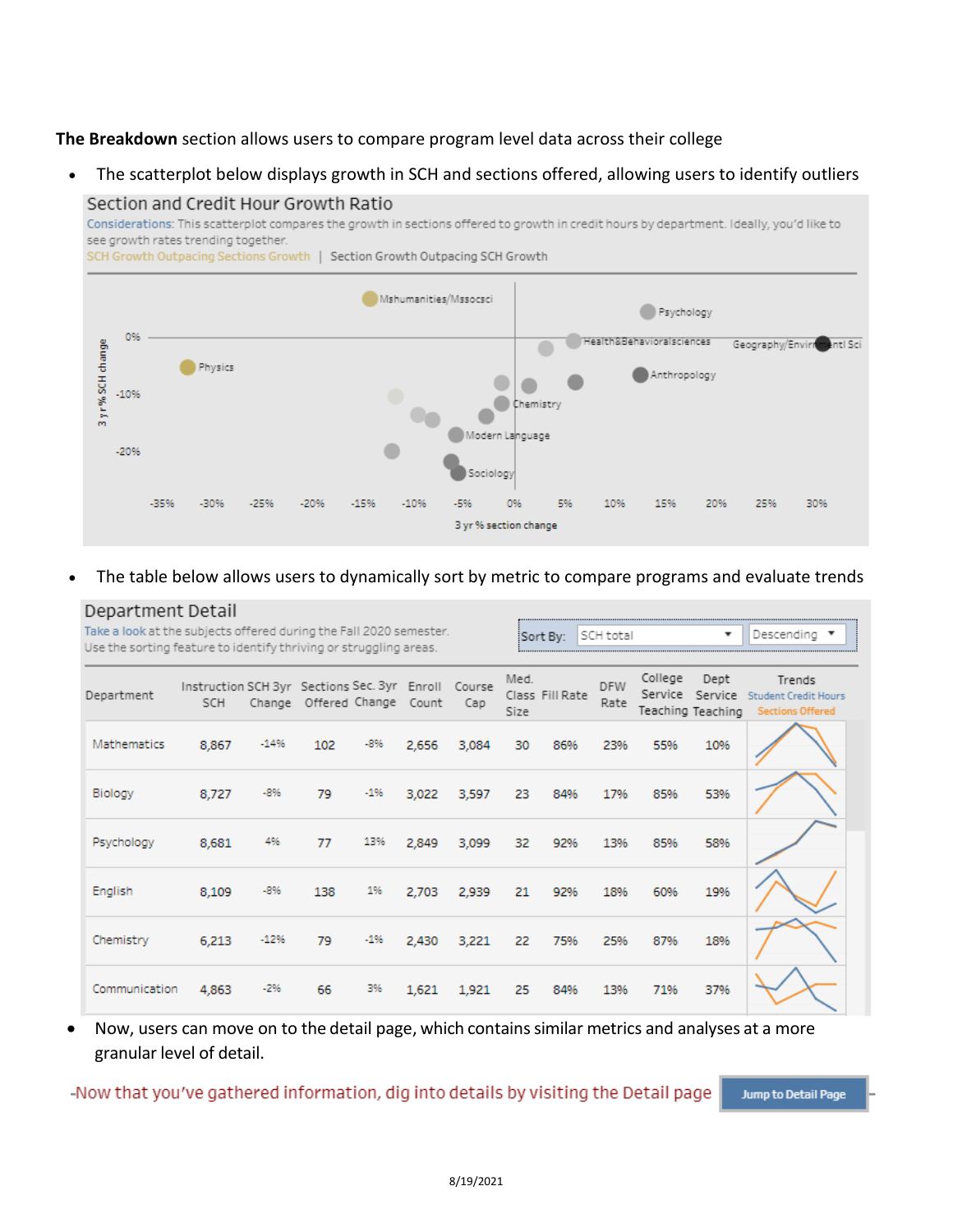# **Course Efficiencies – Detail Page**

| Term Year<br>Term Season<br><b>School or College</b><br>Course Type<br><b>Course Subject</b><br>Iourse Level<br>Sub-grouping<br>mepartment.<br>2020<br>l Fall<br><b>LAIL</b><br>College of Liberal Arts and S 1<br>ilain Camp<br>m Main Camp<br>uai<br>нш |  |  |  |  |  |                      |
|-----------------------------------------------------------------------------------------------------------------------------------------------------------------------------------------------------------------------------------------------------------|--|--|--|--|--|----------------------|
|                                                                                                                                                                                                                                                           |  |  |  |  |  | <b>Core Category</b> |
|                                                                                                                                                                                                                                                           |  |  |  |  |  |                      |

- Parameters selected at the top of the page will apply to all data on the detail page. Use this area to select specific departments, terms, course subjects and course type to explore metrics for specific department and/or program(s).
- Note: 'Year' selected serves as an endpoint for trends
- The table below allows users to dynamically sort by metric to compare programs using the section parameters.

| Subject Level Comparison |                         |                                               |                    |          |              |                 |               |                       |              |                    |                    | Sort By:                                     | <b>SCH total</b><br>Descending<br>$\overline{\phantom{a}}$<br>$\overline{\phantom{a}}$ |
|--------------------------|-------------------------|-----------------------------------------------|--------------------|----------|--------------|-----------------|---------------|-----------------------|--------------|--------------------|--------------------|----------------------------------------------|----------------------------------------------------------------------------------------|
| Department               | Subject                 | Instruction<br>Student<br><b>Credit Hours</b> | <b>SCH</b><br>3 yr | Sections | Sec.<br>3 yr | Enroll<br>Count | Course<br>Cap | Med.<br>Class<br>Size | Fill<br>Rate | <b>DFW</b><br>Rate | College<br>Service | Dept.<br>Service<br><b>Teaching Teaching</b> | Trend<br>Student Credit Hours   Sections Offered                                       |
| Mathematics              | Mathematics<br>(MATH)   | 8,867                                         | $-14%$             | 102      | $-7%$        | 2,656           | 3,084         | 30                    | 86%          | 23%                | 55%                | 10%                                          |                                                                                        |
| Biology                  | Biology (BIOL)          | 8,727                                         | $-8%$              | 79       | $-1%$        | 3,022           | 3,597         | 23                    | 84%          | 17%                | 85%                | 53%                                          |                                                                                        |
| Psychology               | Psychology<br>(PSYC)    | 8,681                                         | 4%                 | 77       | 13%          | 2,849           | 3,099         | 32                    | 92%          | 13%                | 85%                | 58%                                          |                                                                                        |
| English                  | English (ENGL)          | 8,109                                         | $-8%$              | 138      | 1%           | 2,703           | 2,939         | 21                    | 92%          | 18%                | 60%                | 19%                                          |                                                                                        |
| Chemistry                | Chemistry<br>(CHEM)     | 6,213                                         | $-12%$             | 79       | $-1%$        | 2,430           | 3,221         | 22                    | 75%          | 25%                | 87%                | 18%                                          |                                                                                        |
| Communication            | Communication<br>(COMM) | 4,863                                         | $-2%$              | 66       | 3%           | 1,621           | 1,921         | 25                    | 84%          | 13%                | 71%                | 37%                                          |                                                                                        |

• The section below displays an overview of metrics that can be used to assess efficiency in sections offered, including course fill rates, the distribution of sections across fill rate groupings, and the capacity gap over time.

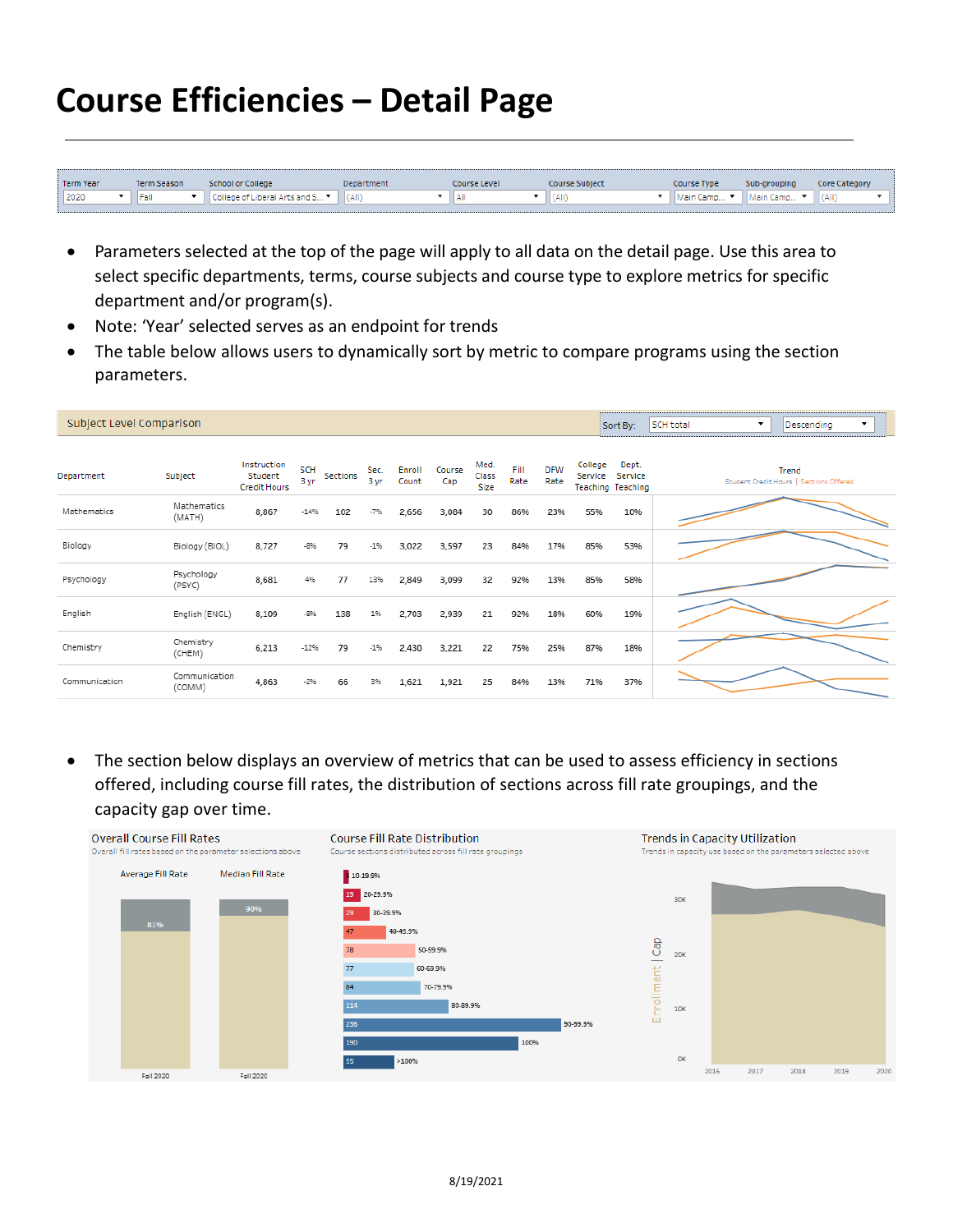• Below, users input their ideal fill rate and see multi-section courses that could offer less sections while still meeting demand.

|                                                                                              | Collapsible Multi-Section Courses<br>Uncover courses that you might be able to combine |                           |                                                               |                                                                                        |                          |  |  |  |  |  |  |  |  |
|----------------------------------------------------------------------------------------------|----------------------------------------------------------------------------------------|---------------------------|---------------------------------------------------------------|----------------------------------------------------------------------------------------|--------------------------|--|--|--|--|--|--|--|--|
| Based on the parameters selected above<br>492<br>935<br>distinct courses yielded<br>sections |                                                                                        |                           |                                                               |                                                                                        |                          |  |  |  |  |  |  |  |  |
|                                                                                              | With an ideal fill rate of                                                             |                           | $9096$ $\blacktriangledown$                                   | 11<br>were collapsible:                                                                |                          |  |  |  |  |  |  |  |  |
| Based off of your average<br>per section lecturer rate                                       |                                                                                        | \$0                       | The potential cost savings of<br>collapsing these courses is: | Below are the specific courses for Fall 2020 that this analysis determined collapsable | \$0                      |  |  |  |  |  |  |  |  |
| Subject                                                                                      | Catalog<br>Number                                                                      | Number<br><b>Enrolled</b> | <b>Sections</b><br>Offered                                    | # Of Collapsible<br><b>Sections</b>                                                    | <b>Overall Fill Rate</b> |  |  |  |  |  |  |  |  |
| Biology (BIOL)                                                                               | 2081                                                                                   | 140                       | 8                                                             | 1                                                                                      | 73%                      |  |  |  |  |  |  |  |  |
| Chemistry<br>(CHEM)                                                                          | 2038                                                                                   | 406                       | 20                                                            | $\mathbf{1}$                                                                           | 85%                      |  |  |  |  |  |  |  |  |
|                                                                                              | 3421                                                                                   | 67                        | 2                                                             | 1                                                                                      | 34%                      |  |  |  |  |  |  |  |  |
|                                                                                              | 3428                                                                                   | 59                        | 5                                                             | 2                                                                                      | 54%                      |  |  |  |  |  |  |  |  |

• This section highlights courses within your college with very high or very low fill rates, which may suggest the need to add or eliminate sections offered.

| <b>High Demand Courses</b><br>This table shows courses ordered by fill rate, starting with courses with the highest fill rates |                             |                   |                       |                            |                    |                          |  |  |  |  |  |
|--------------------------------------------------------------------------------------------------------------------------------|-----------------------------|-------------------|-----------------------|----------------------------|--------------------|--------------------------|--|--|--|--|--|
| High demand courses have greater potential for section expansion to accomodate demand.                                         |                             |                   |                       |                            |                    |                          |  |  |  |  |  |
| Department                                                                                                                     | Subject                     | Catalog<br>Number | Course<br><b>Type</b> | <b>Sections</b><br>Offered | Number<br>Enrolled | <b>Overall Fill Rate</b> |  |  |  |  |  |
| Physics                                                                                                                        | Physics (PHYS)              | 4331              | Lecture               | 1                          | 9                  | 113%                     |  |  |  |  |  |
| Political Science                                                                                                              | Political Science<br>(PSCI) | 4477              | Lecture               | $\mathbf{1}$               | 33                 | 110%                     |  |  |  |  |  |
| Communication                                                                                                                  | Communication<br>(COMM)     | 2020              | Lecture               | 2                          | 82                 | 109%                     |  |  |  |  |  |
| Modern Language                                                                                                                | Spanish (SPAN)              | 3030              | Lecture               | 1                          | 14                 | 108%                     |  |  |  |  |  |

#### Single-Section Low-Fill Courses

This table show courses ordered by fill rate, starting with those having the lowest fill rates

| Single-section courses only, i.e. these courses cannot be collapsed further to be made more efficient. |                     |                   |                     |                    |               |                             |
|--------------------------------------------------------------------------------------------------------|---------------------|-------------------|---------------------|--------------------|---------------|-----------------------------|
| Department                                                                                             | Subject             | Catalog<br>Number | Course<br>Type      | Number<br>Enrolled | Course<br>Cap | <b>Overall Fill</b><br>Rate |
| Physics                                                                                                | Physics (PHYS)      | 4711              | Main Lab<br>Section | 2                  | 20            | 10%                         |
| Physics                                                                                                | Physics (PHYS)      | 4721              | Main Lab<br>Section | 2                  | 20            | 10%                         |
| Chemistry                                                                                              | Chemistry<br>(CHEM) | 4655              | Lecture             | 2                  | 15            | 13%                         |
| Modern Language                                                                                        | Arabic (ARAB)       | 2110              | Lecture             | 3                  | 22            | 14%                         |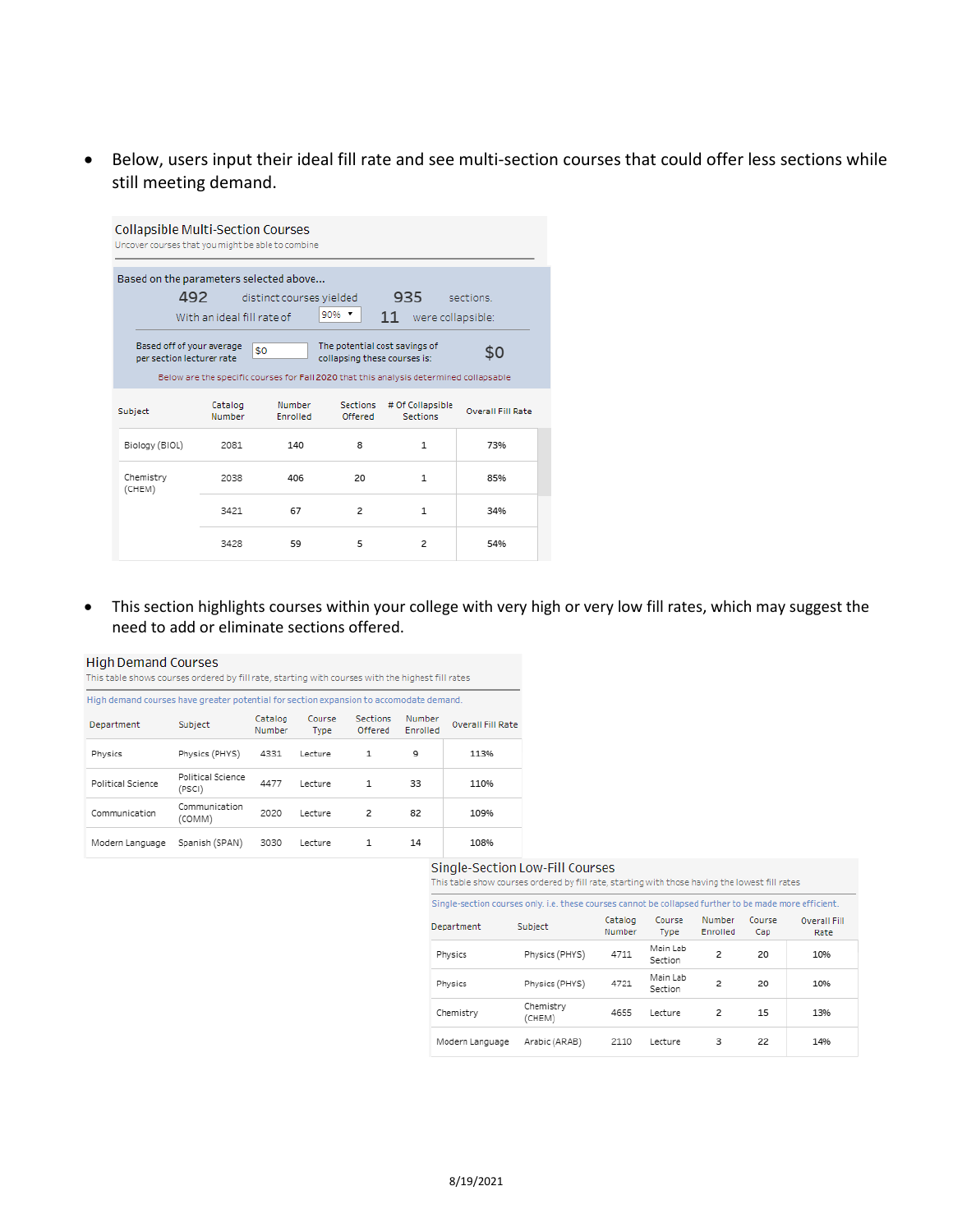### **Course Demand Calendar**

The calendar below provides a summary of demand for courses on different days of the week. All data are from a snapshot taken during the fourth week of the term selected.

- Demand Metric • The Course Demand Calendar shows various metrics to support users in determining how well course demand aligns with course offerings.
- **Fill Rate** Sections Offered Fill Rate Enrollments Cap Size
- Use the section parameter to select metrics that provide different insights.

|           | Monday                | Tuesday               | Wednesday             | Thursday              | Friday                | Saturday              |
|-----------|-----------------------|-----------------------|-----------------------|-----------------------|-----------------------|-----------------------|
| Morning   | 82% Average Fill Rate | 81% Average Fill Rate | 83% Average Fill Rate | 80% Average Fill Rate | 60% Average Fill Rate | 62% Average Fill Rate |
| Afternoon | 80% Average Fill Rate | 74% Average Fill Rate | 81% Average Fill Rate | 73% Average Fill Rate | 51% Average Fill Rate | 42% Average Fill Rate |
| Evening   | 80% Average Fill Rate | 68% Average Fill Rate | 77% Average Fill Rate | 64% Average Fill Rate |                       |                       |

Click Here for the Full Calendar

- Additional detail can be found on the next page
	- Be sure to hover over the chart for detail on all metrics for the selected day and time.

| School College Paramet |                   | Selected Term Season<br>Selected Term Year                                         | Select Course Level                     | Department                       | Course Subject                                    | Catalog Number<br>Denver Core Categories             | Course Type Detail<br>Course Type      |
|------------------------|-------------------|------------------------------------------------------------------------------------|-----------------------------------------|----------------------------------|---------------------------------------------------|------------------------------------------------------|----------------------------------------|
| College of Liberal  ▼  | Fall              | 2020<br>$\overline{\phantom{a}}$                                                   | All<br>$\boldsymbol{\mathrm{v}}$        | $\overline{\mathbf{v}}$<br>(AII) | (AII)<br>$-$<br>(AII)<br>$\overline{\phantom{a}}$ | (AII)<br>$\mathbf{v}$ .<br>$\boldsymbol{\mathrm{v}}$ | Main Campus, Sta v<br>Main Campus Cour |
|                        |                   | Monday<br>September 14, 2020                                                       | Tuesday<br>September 15, 2020           |                                  | Wednesday<br>September 16, 2020                   | Thursday<br>September 17, 2020                       | Friday<br>September 18, 2020           |
| 8 AM                   | 3 Sections        |                                                                                    |                                         | 1 Sections                       | 3 Sections                                        | 2 Sections                                           | 1 Sections                             |
| 9 AM                   | <b>6 Sections</b> |                                                                                    |                                         | 5 Sections                       | <b>6 Sections</b>                                 | <b>6 Sections</b>                                    | 1 Sections                             |
| <b>10 AM</b>           |                   | College of Liberal Arts and Sciences<br>Department: Biology<br>Subject:Biology     |                                         | ions                             | 3 Sections                                        | <b>6 Sections</b>                                    | 1 Sections                             |
| <b>11 AM</b>           |                   | Fall 2020 All Courses<br>ions                                                      |                                         |                                  | 3 Sections                                        | <b>6 Sections</b>                                    | 2 Sections                             |
| <b>12 PM</b>           |                   | Main Campus, State Reportable (D1)<br>Sections offered: 6<br>Enrollment Count: 346 |                                         | ions                             | <b>6 Sections</b>                                 | 8 Sections                                           | 1 Sections                             |
| 1 PM                   |                   |                                                                                    | Total Course Cap: 410<br>Fill Rate: 84% | ions                             | 4 Sections                                        | 5 Sections                                           | 1 Sections                             |
| 2 PM                   |                   |                                                                                    | *= All or Multiple                      | ions                             | <b>6 Sections</b>                                 | 3 Sections                                           |                                        |

• Click on one of the time slots in the chart above and the chart below will display course sections offered in that time slot, as well as the fill rate for that section.

|                |         |             |            |                                    | <b>Tuesday</b><br><b>12 PM</b> |
|----------------|---------|-------------|------------|------------------------------------|--------------------------------|
|                |         | 2051        | 001        | General Biology I                  | 82%                            |
|                |         | 001<br>2081 |            | General Biology Lab II             | 96%                            |
|                |         | 3020        | <b>HO2</b> | <b>Practical Laboratory Skills</b> | 75%                            |
| <b>Biology</b> | Biology | 3124        | 001        | Intro to Molecular Biology         | 75%                            |
|                |         | 3521        | 001        | Vertebrate Biology                 | 63%                            |
|                |         | 3763        | 001        | <b>Biostatistics</b>               | 76%                            |
|                |         | 4345        | 001        | <b>Flora of Colorado</b>           | 88%                            |
|                |         | 4415        | 001        | <b>Microbial Ecology</b>           | 48%                            |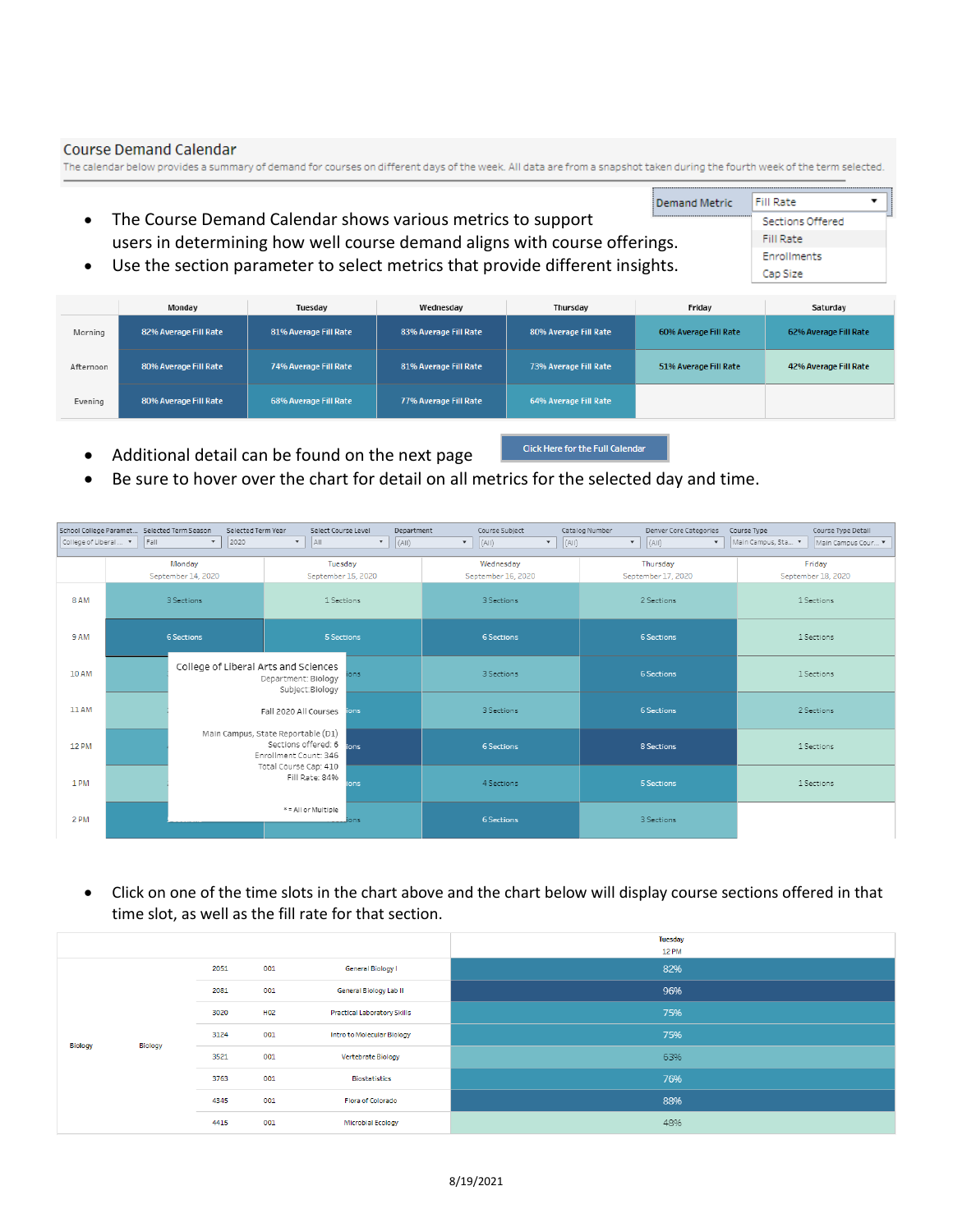### **Growth by Modality**

This chart shows credit hour change on the vertical axis and section count change on the horizontal axis, broken out by course modality



• This section offers detail on your courses, split by modality. The chart to the left once again shows growth in sections and SCH and whether they are aligned. Remember, it is ideal to see SCH growth meeting or exceeding growth in sections offered.

This section displays the fill rates for each course modality by course subject. This is a great tool to determine, within a specific department, if online offerings are meeting demand.

## Fill Rates by Modality

This table looks at fill rates by the modality in which courses were offered, by subject area. Determine if certain subject areas are seeing more demand in certain modality types

| Department            | Subject                         | Overall<br><b>Fill Rate</b> | In-Person<br><b>Fill Rate</b> | Online<br><b>Fill Rate</b> | Hybrid<br><b>Fill Rate</b> |            | <b>Credit Hour Distribution</b><br>In-person   Hybrid   Online   Other |           |
|-----------------------|---------------------------------|-----------------------------|-------------------------------|----------------------------|----------------------------|------------|------------------------------------------------------------------------|-----------|
| Anthropology          | Anthropology<br>(ANTH)          | 82%                         | 78%                           | 91%                        |                            | 64%        |                                                                        | 36%       |
| Biology               | Biology (BIOL)                  | 84%                         | 81%                           | 90%                        | 70%                        |            | 30%<br>70%                                                             |           |
| Chemistry             | Chemistry (CHEM)                | 75%                         | 72%                           | 64%                        | 84%                        | 71%        |                                                                        | 19%<br>9% |
| Communication         | Communication<br>(COMM)         | 84%                         | 70%                           | 88%                        | 85%                        | 17%        | 81%                                                                    |           |
| Economics             | Economics (ECON)                | 78%                         | 76%                           | 88%                        | 50%                        | 63%        |                                                                        | 34%       |
| English               | English (ENGL)                  | 92%                         | 90%                           | 95%                        | 100%                       | 56%        |                                                                        | 42%       |
| <b>Ethnic Studies</b> | <b>Ethnic Studies</b><br>(ETST) | 77%                         | 59%                           | 93%                        |                            | 34%<br>66% |                                                                        |           |